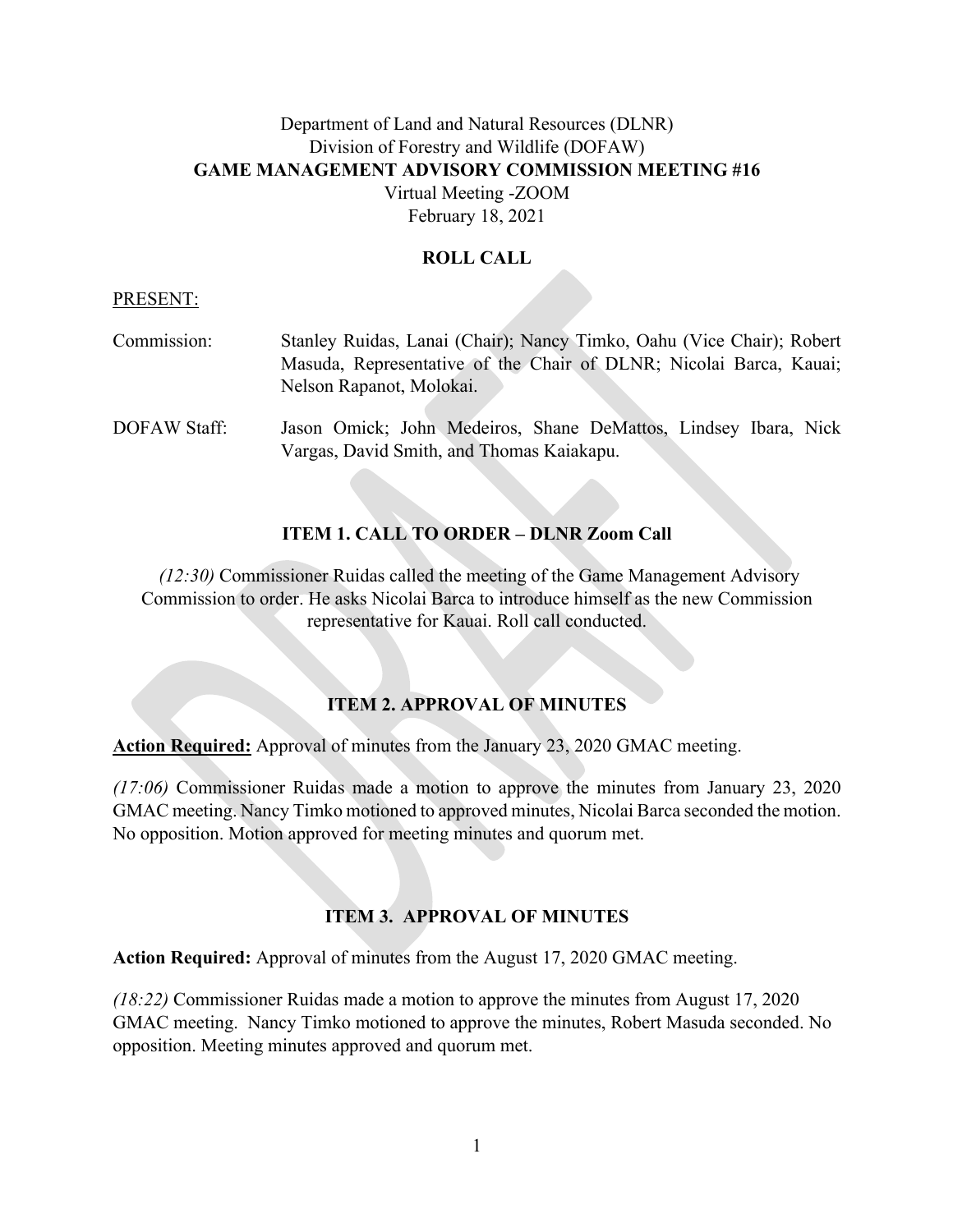#### **ITEM 4. HUNTING PROGRAM DISCUSSION**

#### **MANAGEMENT PLANS, STEERING DOCUMENTS, PROGRAM PROJECT UPDATES**

*(19:03)* Jason Omick provides update on Lanai Steering document. The final document was sent back to HT Harvey & Associates and they are updating document with comments after the final DOFAW review was given. HT Harvey is preparing document for final delivery and acceptance by DOFAW. Steering document is being set for delivery within two weeks.

*(20:30)* Jason Omick provides project update for the Hunting programs Kanaio Access project. DOFAW has reviewed the management plan, biological assessment, archeological inventory survey and environment assessment. DOFAW ais currently on standby awaiting site numbers to be assigned for all sites documented within archeological survey and soon as these site numbers are obtained, the EA document will be sent to OEQC for review.

*(21:34)* Outdoor mobile application update given by Jason Omick. The goal was to launch the APP in December, but DOFAW is still updating the hunting view activities so hunters can report harvests and conduct all hunting site check-in's and check-outs utilizing the APP. Another update will be provided within a week.

*(22:40)* Jason Omick reviews a new DOFAW project. DOFAW is working on a program for hunters to be able to submit online applications and obtain tags online for hunting. This will be done through the "GO HUNT" website. A Scope of Work was just obtained from the DOFAW vendor NIC to setup this project, and the Commission will be updated further when the project is begun.

*(23:35)* Jason Omick reviews the process for Game Rule updates. DOFAW is organizing a Game Rule package for Chapter 122 &123. DOFAW staff has been reviewing all rules for the past few years and identifying areas within the rules that need to be updated. A spreadsheet is being developed to track all rule changes that will list: (1.) each rule, (2.) what the rule change will consist of, (3.) and why the rule will be changed. The Commission will be provided the spreadsheet for review, upon completion. The goal is to make the rule change process easier.

*(24:36)* Jason Omick has been receiving a lot of questions regarding the Lanai Hunt. All information regarding this hunt will be going out within the next few days. DOFAW's Communication Department will be providing a communication on the website and various other media outlets with the Lanai Hunt information.

*(25:01)* Legislative report update given by Jason Omick. Legislative reports 20 & 21 for GMAC sessions have been reviewed, approved, and uploaded to the report website under DLNR. All designated parties have been emailed these reports. During this process a report from 2018 was discovered missing and found along with all corresponding documentation. This will be submitted also for approval to the Legislature.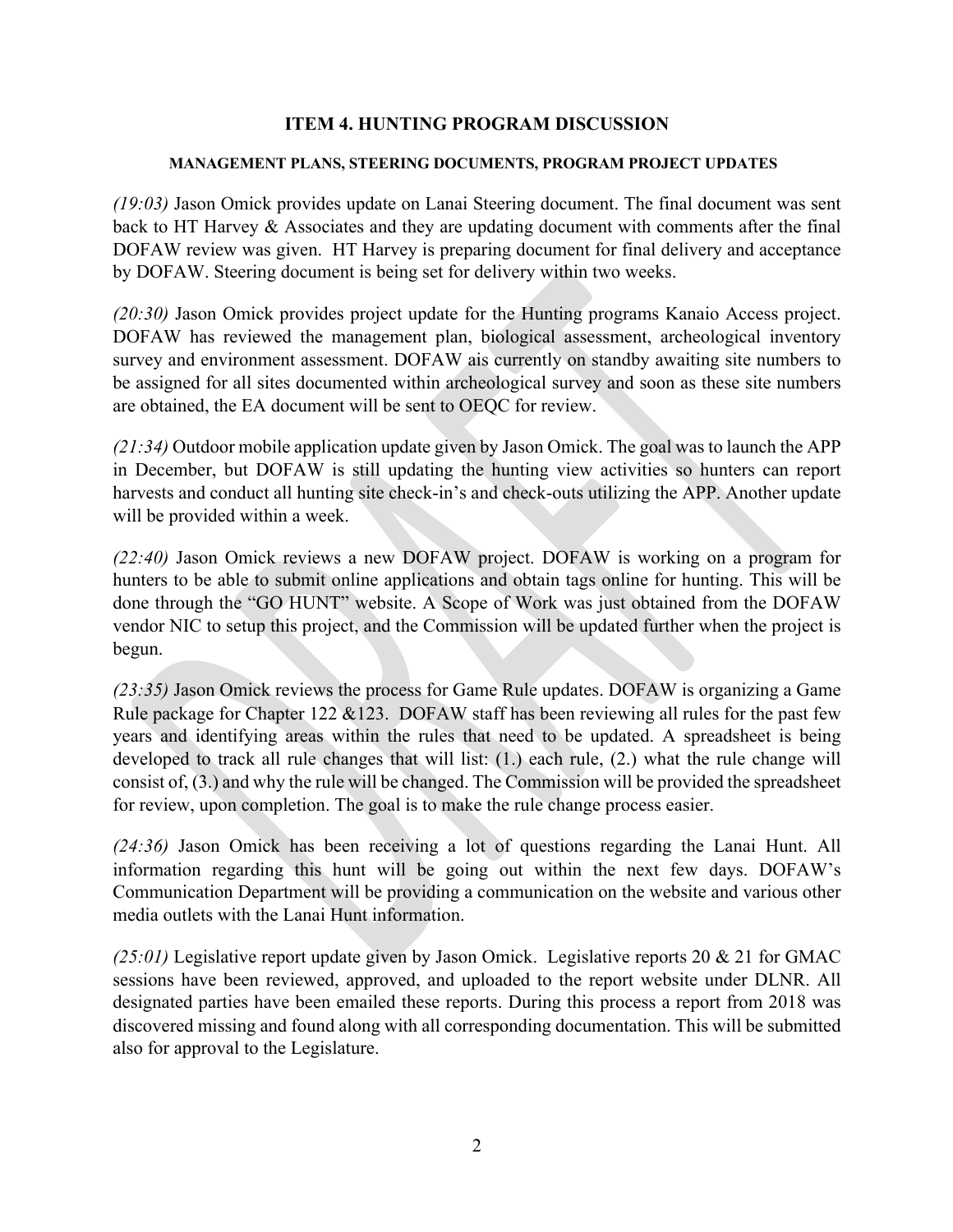*(26:00)* Jason Omick states a new game bird survey methodology will be used to survey game birds via a Survey 123 starting in 2021. This survey methodology will be utilized beginning September 2021 on the Big Island, and the data will be imported into a database that can be viewed via a dashboard application in ESRI.

*(27:29)* All upcoming hunts can be viewed via the DOFAW website.

*(28:10)* All 2019 & 2020 GMAC reports can be viewed via the DLNR website under the, "reports" tab.

*(29:41)* **Action Item: Robert Masuda requests Jason Omick to please email the last GMAC Annual Legislative report to Nelson Rapanot.**

## **ITEM 5. BAG LIMITS AND DEER ISSUES WITHIN STATE OF HAWAII**

*(30:12)* Commissioner Stanley Ruidas reports the following are updates regarding bag limits and deer issues within the State of Hawaii

*(30:14)* Commissioner Ruidas shares that Lanai over time has evolved into a hunting area with no bag limits. He is concerned that Lanai should not be included in the legislative changes underway occurring with some islands (Molokai and Maui), having no hunting bag limits in the new rule proposals. Both himself and Nelson Rapanot feel that Lanai should have bag limits and they are concerned about eradication of species on the island. They are both in agreement that a game management plan with bag limits should be in place on the island of Lanai.

*(33:15)* Jason Omick states that Lanai will have an island-wide game management plan (deer plan). There does need to be further discussion with the DOFAW branch manager to discuss a more structured game management plan for Lanai to address the issue, and to take into account the lack of hunting that has occurred during the Covid-19 Pandemic that has resulted in an overabundance of deer upon the island.

*(35:01)* Nelson Rapanot states that the deer are currently are an issue on Molokai but there does need to be bag limits on other mammals such as pigs and goats.

## **ITEM 6. MOLOKAI AXIS DEER MANAGEMENT PLAN**

*(36:32)* Commissioner Ruidas asks Nelson Rapanot to discuss the deer issue on Molokai that began in March 2020.

*(36::43)* Nelson Rapanot discusses a short-term emergency plan he designed jointly after discussions with private landowners, DLNR, Scott Fretz to eliminate the overpopulation of deer on Molokai starting first with the "weak animals." A long-term plan has also been designed with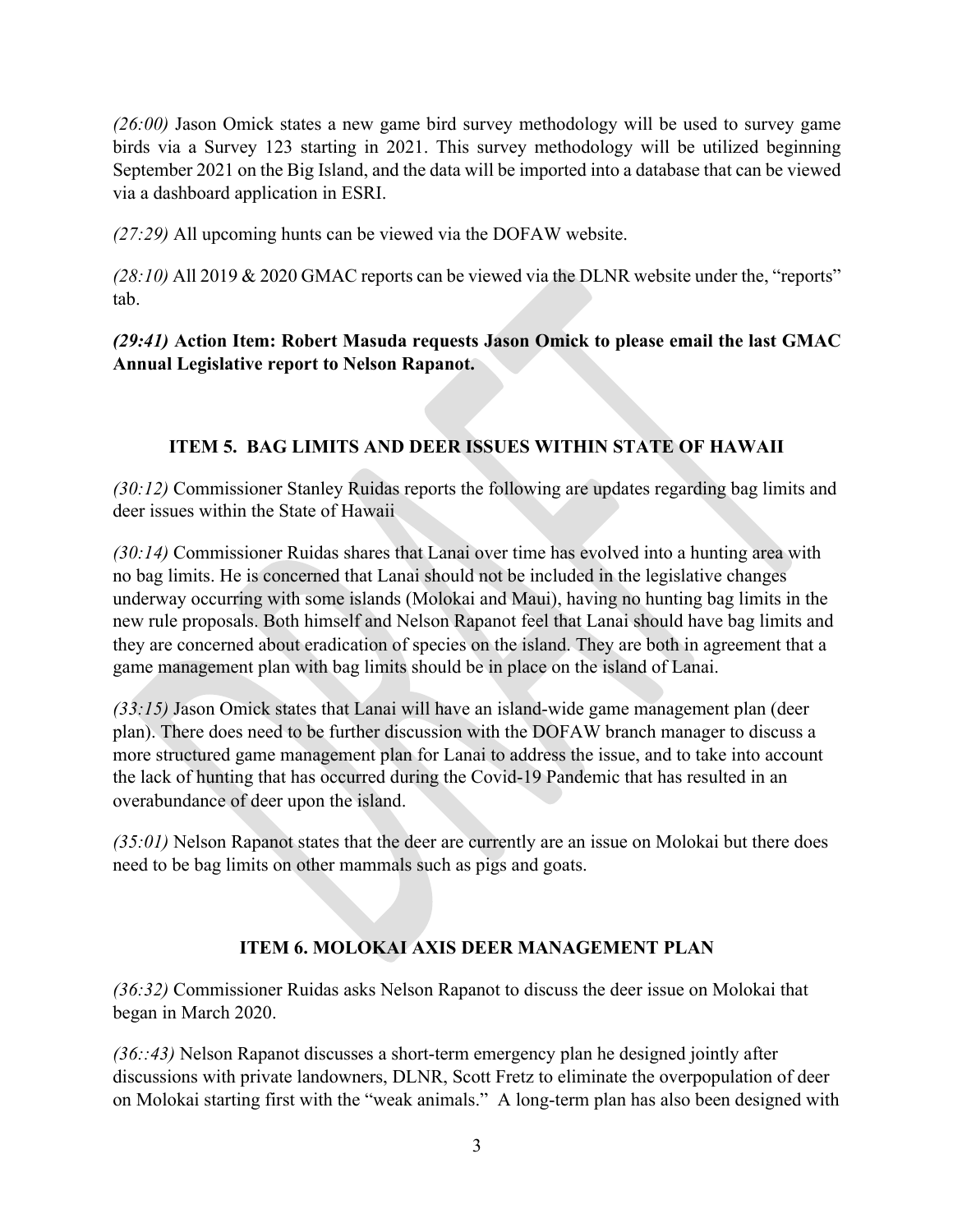Jason Omick at DOFAW. This is a very expensive process and he is working with the county that has \$1 million in grant funds to address the issue. Many groups are applying for the grant funds, but in order to give landowners access to the grant money to deal with this issue there must be transparency of where the funding is being allocated.

*(40:33)* Robert Masuda would like to hear if DOFAW staff supports the plan. John Medeiros states that there is no game management on Molokai which has resulted in the overpopulation of deer and a big die off of deer due to starvation creating a health hazard on the island. As a result, the struggling deer population has begun to move onto private land destroying property to meet their hunger needs. John states that, "YES," there must be a game management plan in place to deal with the increase in Axis Deer from DOFAW, but there must also be cooperation with the landowners to fence off property for better game management as well. John supports the plan.

*(44:19)* Shane DeMattos is concerned with who will actually implement and execute the plan. The State does not manage private land, so the States' influence is limited legally, so he is hesitant about implementation and who will take charge of this, though he would like to support the plan.

*(45:23)* Nicolai Barca explains that he likes the portion of the plan that proposes to manage the deer in relation to population density and their impacts to the habitat. He has suggestions in regards to the section covering watershed protection. Suggestions are as follows: (1.) Deer are one of three introduced animals that might be affecting watershed. (2.) Objective 4.1 needs to be refined. There needs to be a target goal stated regarding how much the deer population will be reduced.

*(48:33)* Nelson Rapanot discusses that the entire island needs to work together to achieve the goals of this proposed game management plan and properly manage their particular area in order to achieve results. Deer migration needs to be managed and this plan is only the first step in dealing with the issues on the island.

*(50:27)* John Medeiros states that in the forest areas the State is managing the deer, but the efforts are being thwarted as private property owners are not managing the animals upon their own land so they are continually migrating to obtain the resources they need to survive.

(53:01) Commission Ruidas proposes taking action on the item of approving the Axis Deer Management Plan, but making the game management plan a living document that can evolve as needed, with changes. Robert Masuda would like to support the plan for the Molokai community, but would like DOFAW staff to email suggestions for improvement to the plan to Nelson and Jason so the concerns are documented. Any changes to the plan need to be put before the Commission as the plan is updated in the future.

*(55:59)* Nancy Timko would like to know if there is support from the parties that need to be involved to execute the plan. Nelson Rapanot states, "Yes there is support. "

**Action Required:** Review, discuss, and approve Management Plan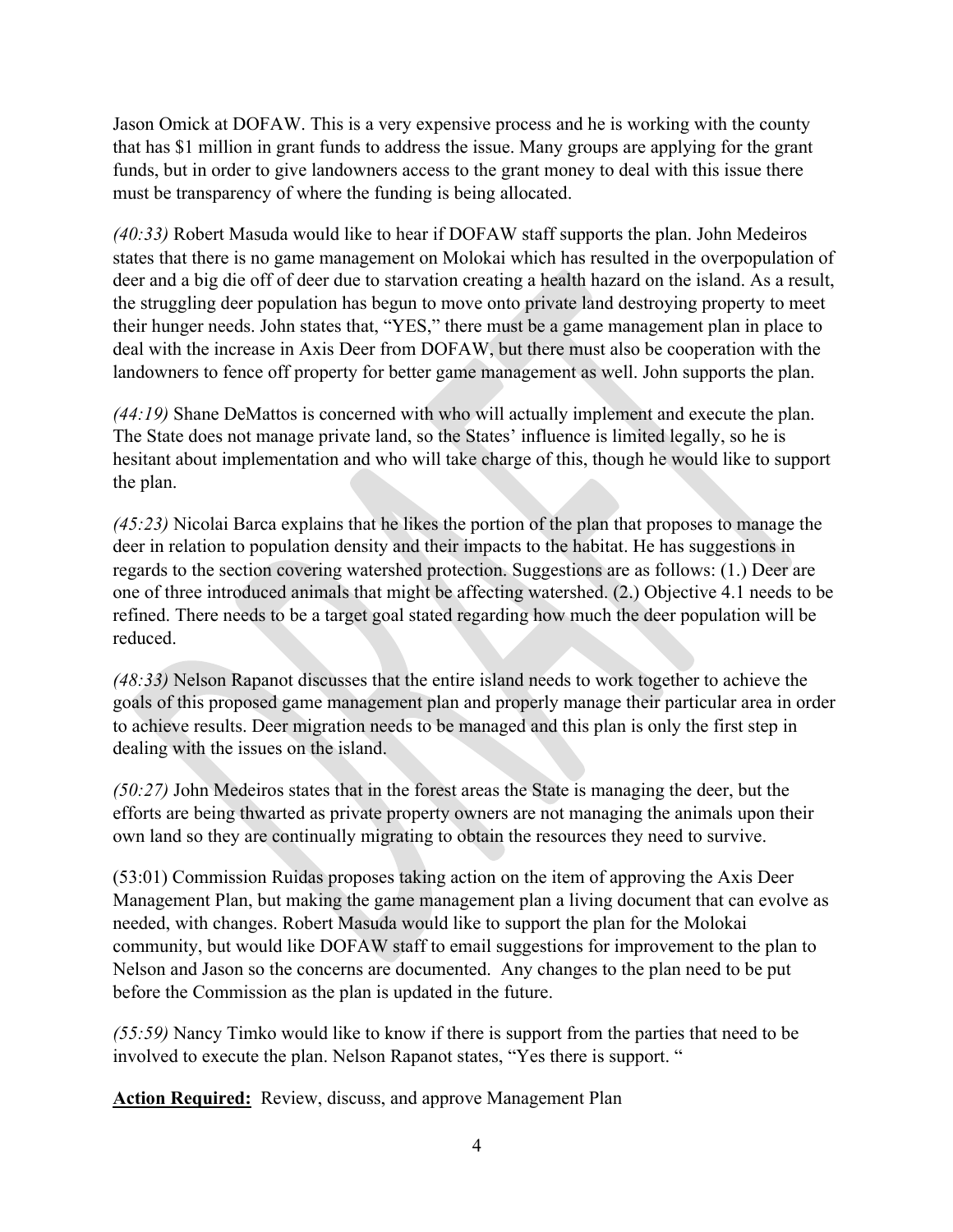*(57:08)* Commissioner Ruidas motions for approval of the Molokai Axis Deer Management Plan. Approval for Molokai Axis Deer Management Plan is obtained. No opposition to plan documented.

#### **ITEM 7. 2021 LEGISLATIVE SEASON UPDATE**

*(58:16)* Commissioner Ruidas announces legislative season update discussion. He confirms with Jason Omick that the list of bills he had submitted to the Commission was so they could see what bills DOFAW is tracking that would be of potential interest to the Commission as they will impact the hunting program.

*(58:41)* Jason Omick confirms the list does contain legislation that he is currently monitoring as they will impact the hunting program. This morning HB-663 Bill passed and HB-1021 passed. He states that the Commissioners can provide testimony personally or provide him with questions or comments on any additional green highlighted bills so he can address questions that arise with the Commission.

*(1:00:11)* Commissioner Ruidas states he is monitoring SB-1364, and would like to see GMAC oppose this bill. He wants to know if "wanton waste" can be incorporated into DOFAW regulations or rules and how would a, "wanton waste" law impact how the State deals with eradication issues. Jason Omick states that DOFAW has not supplied comments yet on this piece of legislation and would like comments from Commissioners so he can incorporate everyone's thoughts into the comments DOFAW makes on this bill.

*(1:03:51)* Robert Masuda states that DNLR would not support the killing of animals just for the sport *i.e.*, "wanton waste," and DLNR supports rules or laws that discourage "wanton waste." When they need to eradicate animals to protect the forest or watershed areas, DNLR coordinates with individuals that have a need to recover the food source so nothing is wasted.

*(1:07)* Jason Omick and Robert Masuda state that the Commission cannot take action on approving or denying support of this bill or vote on this issue, as it was not formally on the agenda. If needed, a quick meeting can be pulled together to discuss this further once it is placed as an agenda item. Nicolai Barca states he does agree there needs to be legislation in the State to prevent "wantonwaste," and they should look to other states for legislative examples for this issue. Please provide comments to Jason Omick regarding this bill for his review in the meantime.

*(1:09)* **Action Item: Include the legislation SB-1364 concerning the wanton-waste, as a topic of discussion within next meeting agenda.**

### **ITEM 8. COMMISSIONER TRAINING**

*(1:10:10)* Commissioner Ruidas Jason Omick to discuss training that is available to all Commissioners. The Sunshine Law and Ethics training is available to all the Commissioners and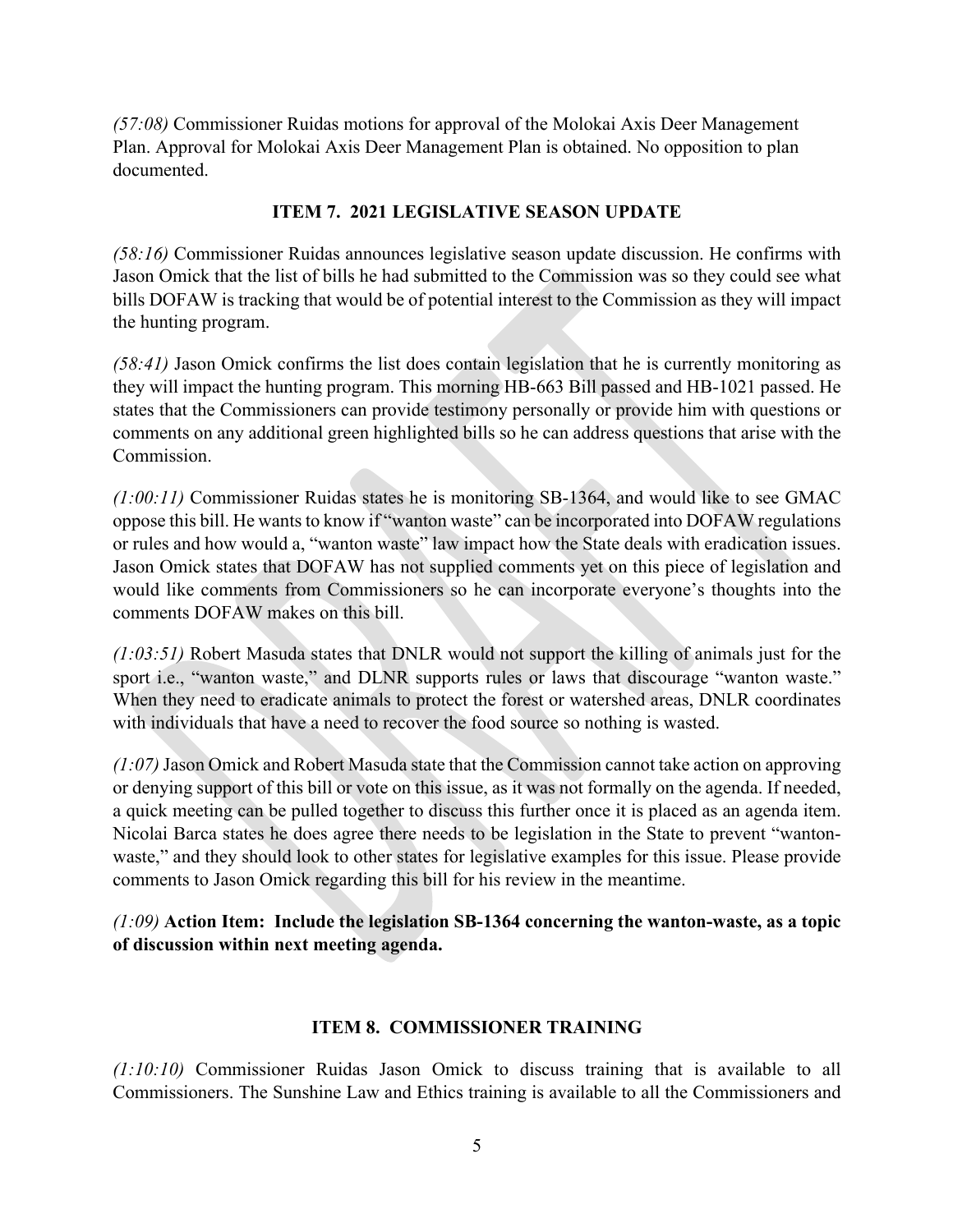are typically one hour in length. Each Commissioner is supposed to participate in this training. Nicolai Barca, as a new Commissioner, needs to complete all training. All training is available on the OIT website and Jason just posted the website for the ethics training. Commissioner Ruidas further states that the Sunshine Law has been updated to include Zoom meetings etc.

#### **ITEM 9. HUNTER SURVEY QUESTIONS- NEW HUNTER SURVEY 2021**

*(1:13:40)* Commissioner Ruidas introduces Item 9 and asks Jason Omick to address this item.

(1:13:46) Jason Omick states that public surveys relating to hunting were done in 2016 and 2017 and the data was analyzed from the surveys and placed in a database. During 2020, the Commissioners brought to Jason's attention that they would like the hunter survey questions updated and or additional questions added to the survey. The information from the surveys is valuable and the information is useful to DOFAW Hunting Program.

Jason can provide copies of the current survey to the Commissioners again for review so that they can provide updates of what questions they would like to see added for the survey that will be conducted in 2021, prior to the survey being released. The survey is also easily accessible on the DOFAW hunting website and can be accessed by everyone at that site.

The current mailing list has approximately 7,500 individuals. Now, more people will be able to be reached with the survey in 2021 as the survey can be taken directly on DOFAW's website and the Listserve has grown, so more data will be obtained from the 2021 survey.

Please contact Jason Omick if you need a copy of the analysis from the surveys in 2016 or 2017. He would recommend the survey be put as an action item on the next GMAC meeting agenda to finalize all survey questions. Jason also stated that an outside vendor can be used to conduct the surveys in 2021 if the Commissioners deemed this might be appropriate, so he will get the information regarding the costs associated with that, if the Commissioners would like to explore this option. Funds from the Wildlife Revolving Fund can be utilized to do this.

### **Action Item: Commissioner Ruidas would like the link for the old surveys to be sent to each of the Commissioners for their review.**

(1:18:23) Commissioner Ruidas asks Jason Omick the current status of funding for the branches, since much of the funding comes from the Pitman Robertson Fund. Jason Omick states that the PRF went up 19% but that will not make a huge change to the funding that goes to the branches for operating funds. The branches also use the Wildlife Revolving Fund to fund operations and this was increased also, which will assist in getting the branches slightly greater resources for operation in 2021. The combined small increases in both funds along with less spending during the Covid-19 Pandemic will give the branches more resources for operation in 2021, but overall, funding for 2021 will be similar to what was received in 2020.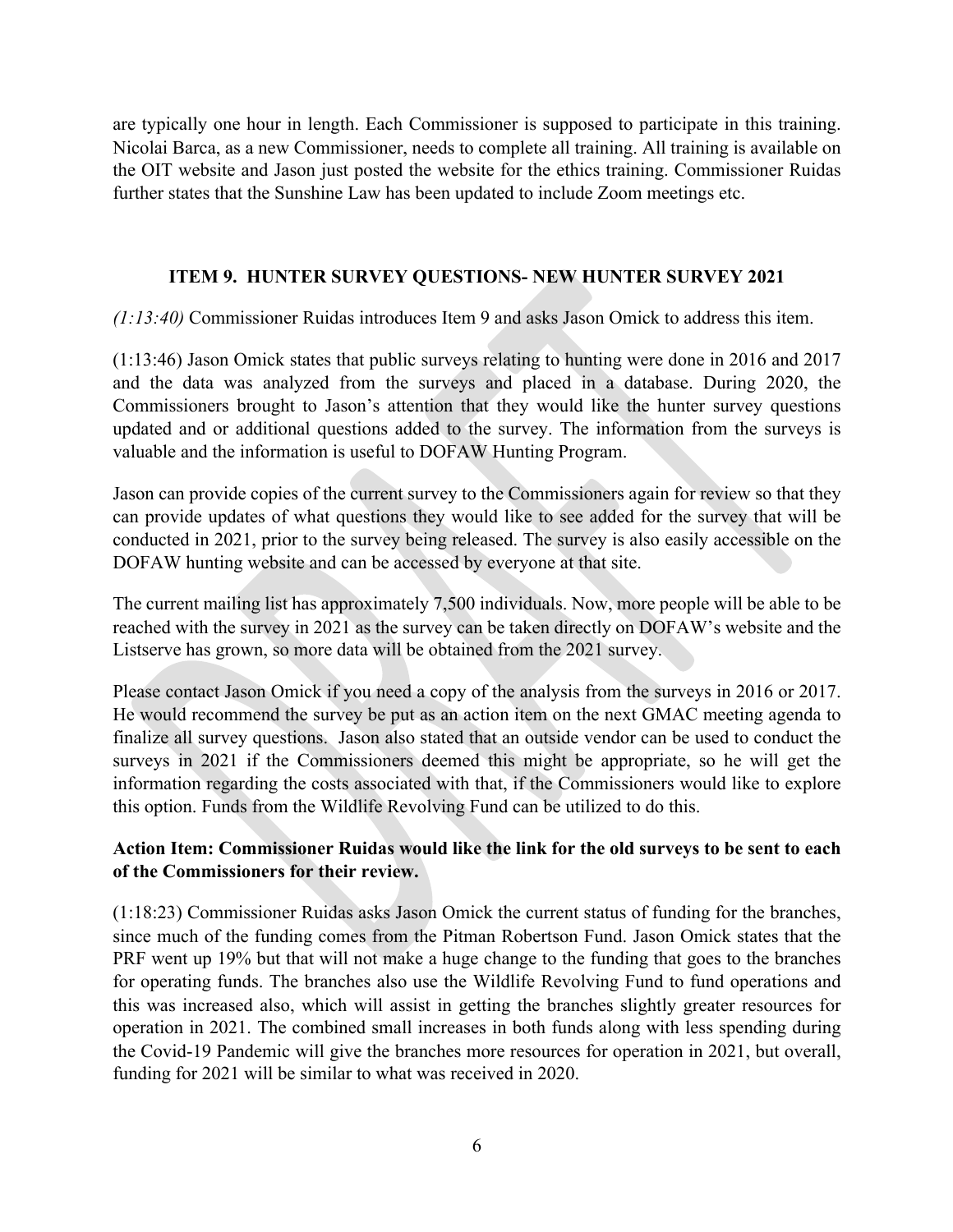(1:20:31) Jason Omick states that they are currently drafting the new proposal for FY22-PR which is due in beginning of March. It is not due until July, but they will be applying for new fiscal funding shortly. Overall, there is not any drastic funding changes occurring for DOFAW.

### **ITEM 10. WILDLIFE PLAN FEASABILITY COSTS FOR EACH ISLAND**

*(1:21:42)* Commissioner Ruidas announces discussion of Wildlife Plan feasibility costs for each island. He asks Jason Omick to address this topic.

*(1:21:55)* Jason Omick would like Commissioner Ruidas to explain exactly his objective with this topic.

(1:22:20) Commissioner Ruidas would like to see a cost estimate for writing a game management plan for each island so it can be determined which islands should get these plans done and in what order based on the associated cost factors. Commissioner Ruidas would like to see a cost breakdown of how much it would cost to write a game management plan for each island so decisions can be made by GMAC on completing these projects based on a prioritization process.

(1:23:36) Jason Omick explains that these plans can be done in many different ways, and the decisions to do so is often based on the objectives for each island, such as a need for obtaining federal funding for particular areas for compliance reasons, etc. The goal of a game management plan often impacts the cost of designing one. If the overall goal of the island is simply to have a broad-based game management plan that details out routine maintenance issues, facility maintenance, habitat management etc., this type of plan would be less costly as this is a broadbased plan.

At the moment they can continue to push forward to complete the Big Island of Hawaii plan, ensure everyone is content with the plan and then use this as a model to design plans for all the islands. Jason can develop a cost model to get these plans done, but it will take some time. He will need to interface with vendors to discuss the scope of work for these plans and determine the needs of each island.

**Action Item: Determine the feasibility of creating a game management plan for each island.**

### **ITEM 11. COMMISSIONER ISLAND REPORTS**

*(1:28:53)* Commissioner Ruidas asks each Commissioner to give a short report on their island.

7-I **OAHU**. *(1:29:10)* Comm. Timko stated that she met with Nick Vargas last month. Oahu has been fairly quiet, though it is a busy bird season. There has been a lot of hunters out, but few birds to hunt. She and Nick discussed continuing to raise the birds on the island, the need for this and she would like to see the Department support this initiative. They discussed possibly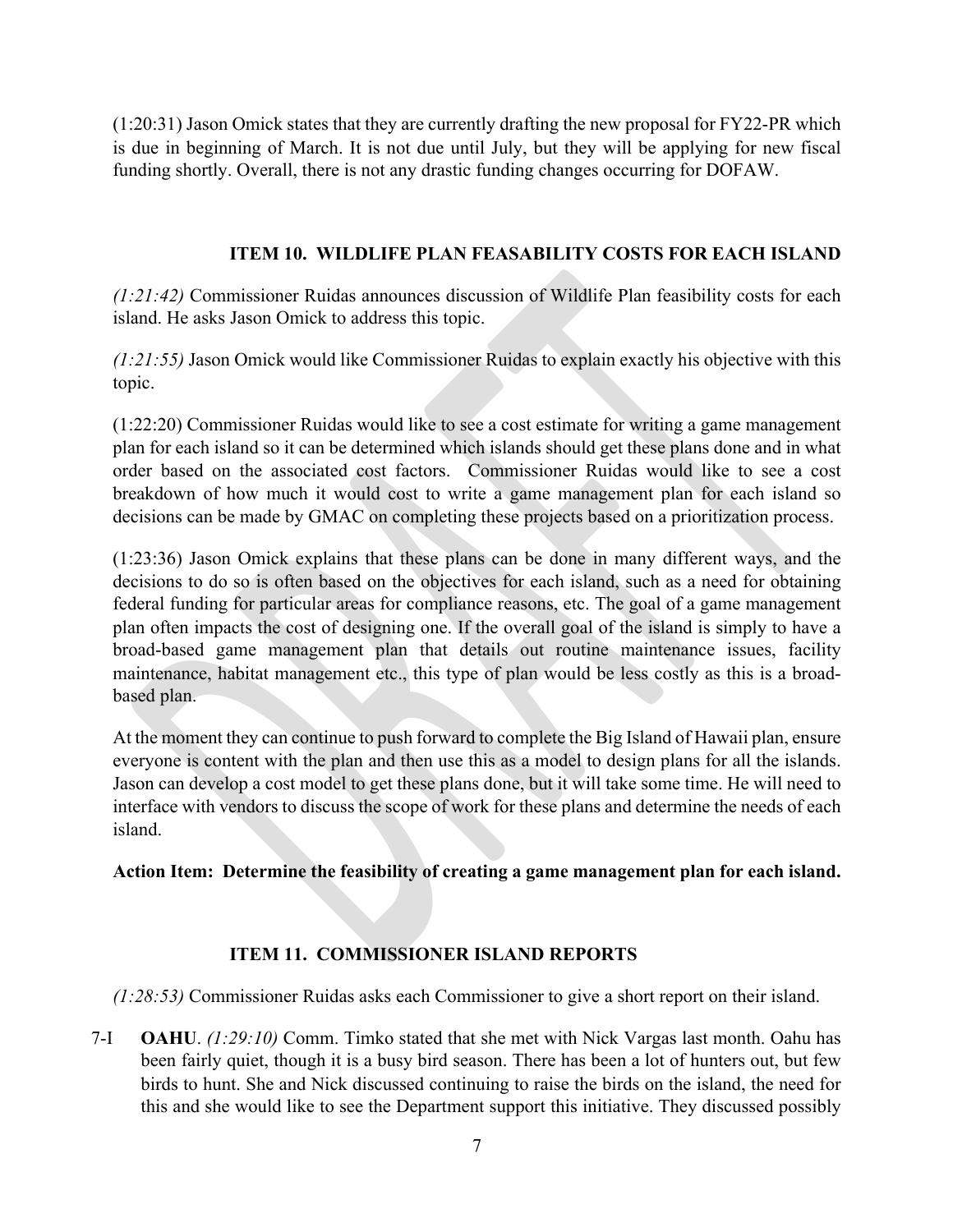meeting with local farmers and private property owners that have game birds and relocating the birds to the fly pens in the game management areas in order to increase hunting opportunities on Oahu. Commissioner Ruidas stated that he hopes that the State could contribute funds to this initiative so no one has to go to the mainland to acquire game birds.

- 7-II **KAUAI** *(1:31:21)* Nicolai Barca stated he met with Thomas and Lindsey from DOFAW last week for their first meeting. The goal of the meeting was to gain an understanding of how things operate and why things are the way they are so that he could better represent hunters and DOFAW within the Kauai community.
- 7-III **MOLOKAI** (1:32:02) Nelson Rapanot stated that he has been in close contact John Medeiros regarding the deer issue on Molokai and they are awaiting county funding to address this issue. The deer are no longer dying on the roads as they were previously, but he is concerned they cannot let their guard down and must proceed with the management plan to address the deer issue on the island.
- 7-IV **LANAI**. *(1:33:49)* Comm. **Ruidas** stated that they have been attempting to open the 2021 hunting season and he met with DOFAW staff and stakeholders to develop a plan to announce the hunting season and how to go about this. The 2021 season will have a longer rifle season but a smaller amount of hunters. There will only be a special hunt being conducted. There is a 3500 people a week limit on the island. There is over 150 people coming to the island daily and all are utilizing the Aloha safe APP for Covid tracking. There are strict limits on nonresident hunters being allowed on the island to limit potential Covid-19 impact.
- 7-V **HAWAII (1**:38:34) Robert Masuda speaks on behalf of the Big Island. They are currently looking for a new Commissioner for this island.

*(1:38:56)* Commissioner Ruidas mentions they need two new Commissioners for the island of Hawaii and one new Commissioner for Oahu. Please make recommendations if you know of individuals that would be interested.

## **ITEM 12. FUTURE MEETING SCHEDULE & AGENDA ITEMS**

*(1:39:23)* Commissoner Ruidas announces this item.

*(1:39:44)* Nelson Rapanot mentioned that he has spoken with Jason Omick regarding future meetings being focused on individual islands for each meeting instead of having the meetings incorporate discussions on all islands. He feels a more focused meeting would be more productive.

(1:40:36) Commissioner Ruidas recommends the next meeting to be focused on Molokai. He asks all the Commissioners if they are in favor of this GMAC meeting approach. Jason Omick